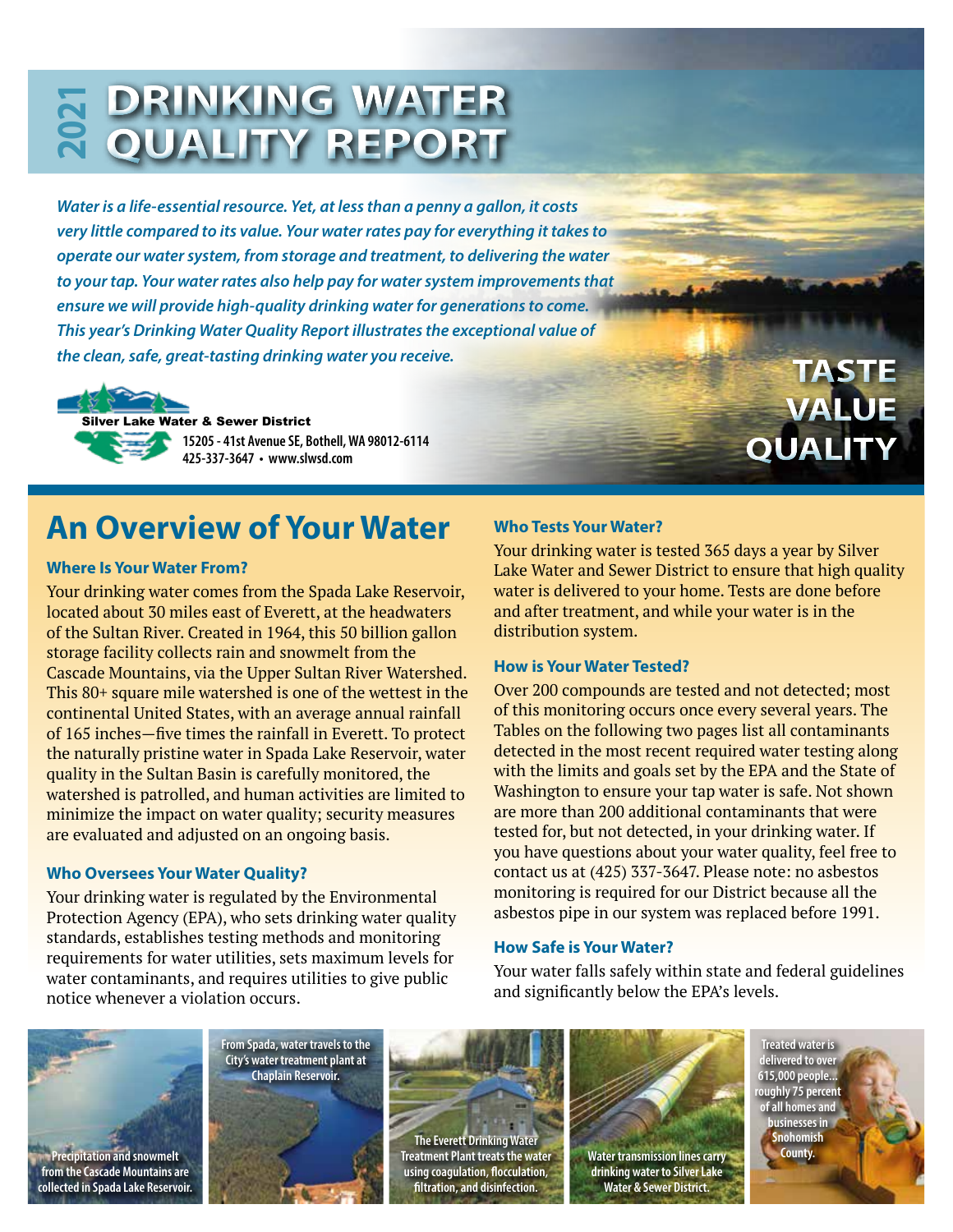### **2021 Water Quality Analysis Results for Silver Lake Water & Sewer District**

| <b>Detected Regulated Contaminants</b>                                                                                                                                                                                                                                                                                                                                                                                                                  |                                              |              | <b>EPA Regulations</b>      |                                 | <b>SLWSD Water Results</b> |                           |         |  |  |
|---------------------------------------------------------------------------------------------------------------------------------------------------------------------------------------------------------------------------------------------------------------------------------------------------------------------------------------------------------------------------------------------------------------------------------------------------------|----------------------------------------------|--------------|-----------------------------|---------------------------------|----------------------------|---------------------------|---------|--|--|
| <b>Parameter</b>                                                                                                                                                                                                                                                                                                                                                                                                                                        | <b>Major Source</b>                          | <b>Units</b> | <b>Ideal Goal</b><br>(MCLG) | <b>Maximum Allowed</b><br>(MCL) | Range<br>or Other          | Avg. or<br><b>Highest</b> | Comply? |  |  |
| <b>Total Coliform Bacteria</b>                                                                                                                                                                                                                                                                                                                                                                                                                          | Naturally present in the environment         | % Positive   | 0                           | 5% Positive per Month           | 0                          | $0\%$                     | Yes     |  |  |
| Total coliform bacteria monitoring tracks microbial quality in the water distribution system. Silver Lake Water & Sewer District collects 70 samples per month (840 per year). No<br>more than 5 percent of the monthly totals can be positive for total coliforms. No total coliform was detected in 2021.                                                                                                                                             |                                              |              |                             |                                 |                            |                           |         |  |  |
| <b>Fluoride</b>                                                                                                                                                                                                                                                                                                                                                                                                                                         | Dental health additive                       | ppm          |                             | 4                               | $0.05 - 0.8$               | 0.7                       | Yes     |  |  |
| Fluoride is added to your water in carefully controlled levels for dental health. The minimum value of 0.03 ppm was due to a maintenance-related feed outage at the Everett<br>Water Plant that lasted no more than one day in duration.                                                                                                                                                                                                                |                                              |              |                             |                                 |                            |                           |         |  |  |
| <b>Residual Disinfectant</b><br>Level (free chlorine)                                                                                                                                                                                                                                                                                                                                                                                                   | Added as a disinfectant<br>to drinking water | ppm          | 4.0<br>(MRDLG)              | 4.0<br>(MRDL)                   | $0.21 - 1.18$              | 0.85                      | Yes     |  |  |
| Haloacetic Acids (5) (HAA5)                                                                                                                                                                                                                                                                                                                                                                                                                             | By-product of drinking water chlorination    | ppb          | N/A                         | 60                              | $22.4 - 44.6$ <sup>1</sup> | 40.9 <sup>2</sup>         | Yes     |  |  |
| <b>Total Trihalomethanes (TTHM)</b>                                                                                                                                                                                                                                                                                                                                                                                                                     | By-product of drinking water chlorination    | ppb          | N/A                         | 80                              | $19.8 - 50.5$ <sup>1</sup> | 41.0 <sup>2</sup>         | Yes     |  |  |
| Haloacetic acids and trihalomethanes form as by-products of the chlorination process that is used to kill or inactivate disease-causing microbes. The TTHM and HAA5 results<br>are from eight locations in SLWSD, which are monitored to determine compliance with current regulations. <sup>1</sup> Range of results taken from all eight locations. <sup>2</sup> Highest locational<br>running annual average of the eight sites that were monitored. |                                              |              |                             |                                 |                            |                           |         |  |  |
| Turbidity                                                                                                                                                                                                                                                                                                                                                                                                                                               | Soil erosion                                 | NTU          | N/A                         | TT                              | 100%                       | 0.09                      | Yes     |  |  |

The values reported are the lowest monthly percentage of samples that met the EPA turbidity limit and the highest four hour combined filtered water turbidity measurement obtained during the year. The EPA turbidity limit is 0.3 NTU. In 2021, no filtered water turbidity results exceeded 0.3 NTU so the lowest percentage that met the EPA limit was 100%. The plant targets production of filter water turbidities of 0.10 NTU or less.

| <b>Detected Unregulated Contaminants</b> | <b>SLWSD Results</b> |                           |                          |                         |
|------------------------------------------|----------------------|---------------------------|--------------------------|-------------------------|
| <b>Parameter</b>                         | <b>Units</b>         | Ideal Level / Goal (MCLG) | Range<br><b>Detected</b> | Average<br><b>Value</b> |
| Bromodichloromethane                     | ppb                  |                           | $0.9 - 2.2$              | 1.6                     |
| Chloroform (trichloromethane)            | ppb                  | 70                        | $18.9 - 48.4$            | 32.7                    |
| Dichloroacetic Acid                      | ppb                  | 0                         | $3.2 - 15.6$             | 11.4                    |
| <b>Trichloroacetic Acid</b>              | ppb                  | 20                        | $13.0 - 27.1$            | 18.5                    |
| <b>Monochloroacetic Acid</b>             | ppb                  | 70                        | $2.0 - 2.7$              | 1.5                     |

These substances are disinfection by-products for which no MCL standard has been set, but which must be monitored to determine compliance with the USEPA Stage 2 Disinfection By-products Rule MCLs for Total Trihalomethanes and Haloacetic Acids (5). ND (Not Detected) indicates that the parameter was not detected above the State Reporting Limit.

| Lead, Copper, and pH                    |                                       |              | <b>EPA Regulations</b>      |                             |                 | <b>Everett Water Results</b>               |         |
|-----------------------------------------|---------------------------------------|--------------|-----------------------------|-----------------------------|-----------------|--------------------------------------------|---------|
| <b>Major Source</b><br><b>Parameter</b> |                                       | <b>Units</b> | Ideal Level/<br>Goal (MCLG) | <b>Action</b><br>Level (AL) | 90th %<br>Level | <b>Homes Exceeding</b><br>the Action Level | Comply? |
| Lead                                    | Plumbing, erosion of natural deposits | ppb          |                             | 15                          |                 | 0 of 108 $(0.0\%)$                         | Yes     |
| Copper                                  | Plumbing, erosion of natural deposits | ppm          | 1.3                         | 1.3                         | 0.093           | 0 of 108 $(0.0\%)$                         | Yes     |

USEPA and state regulations require water systems to monitor for the presence of lead and copper at household taps every three years. Lead and copper monitoring is conducted by Everett and many of the water systems that it supplies in the combined service area as a regional group. The above data was collected in 2021. The next required round of sampling will be in 2024. The 90th percent level is the highest result obtained in 90 percent of the samples collected when the results are ranked in order from lowest to highest. In the past, the results for water tested before it enters household plumbing were even lower than the tap results. This indicates that there is virtually no lead or copper in the water and that household plumbing may contribute to lead and copper at the tap.

| Dŀ. | is added to reduce water.<br>ash<br>soda    | s.u. | Daily<br>Ava | Min<br>Dailv | Avq.                | Min. | Yes |
|-----|---------------------------------------------|------|--------------|--------------|---------------------|------|-----|
|     | corrosivity by increasing pH and alkalinity |      | .v           | Avg. 7.      | – <i>–</i> –<br>.04 | υ.α  |     |

The Washington State Dept of Health requires Everett to operate the corrosion control treatment program at or above a minimum daily average pH of 7.4. pH is measured 6 times per day (once every 4 hours). The average daily pH cannot be below 7.4 for more than 9 days every 6 months. In 2020, the average daily pH dropped below 7.4 for 1 day. 1 SLWSD pH average.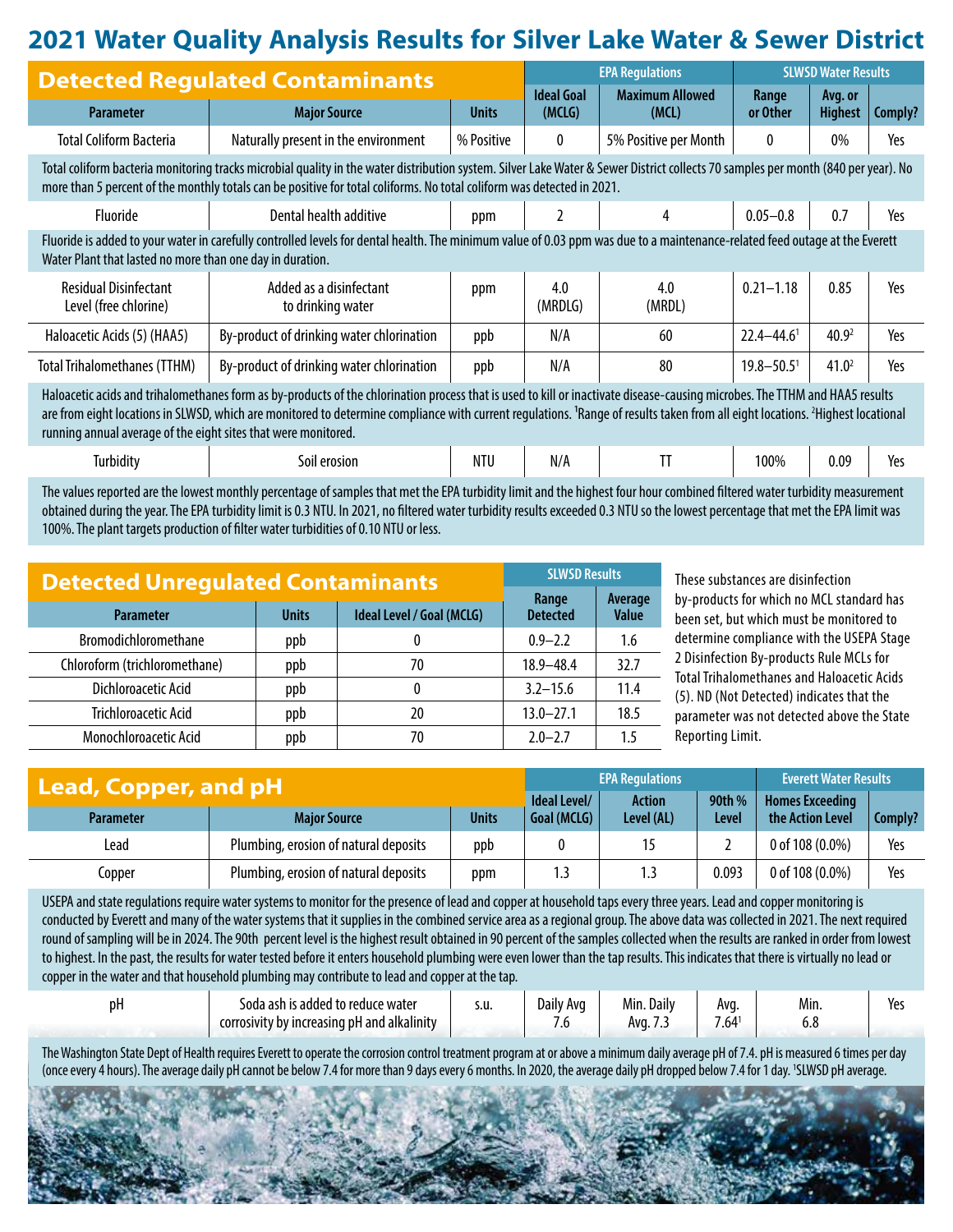### **Table Definitions**

**Action Level (AL) -** The concentration of a contaminant, which, if exceeded, triggers treatment or other requirements which a water system must follow.

### **MCL: Maximum Contaminant Level**

The highest level of a contaminant allowed in drinking water. MCLs are set as close to the MCLGs as feasible using the best available treatment technology.

#### **MCLG: Maximum Contaminant Level Goal**

The level of a contaminant in drinking water below which there is no known or expected risk to health. MCLGs allow for a margin of safety.

#### **MRDL: Maximum Residual Disinfectant Level**

The highest level of a disinfectant allowed in drinking water. There is convincing evidence that addition of a disinfectant is necessary for control of microbial contaminants.

#### **MRDLG: Maximum Residual Disinfectant Level Goal**

The level of a drinking water disinfectant below which there is no known or expected risk to health. MRDLGs do not reflect the benefits of the use of disinfectants to control microbial contaminants.

### **NA / Not Applicable**

The EPA has not established MCLGs for these substances.

#### **ppm: Parts per Million / ppb: Parts per Billion**

A part per million means that one part of a particular contaminant is present for every million parts of water. Similarly, parts per billion indicate the amount of a contaminant per billion parts of water.

**TT: Treatment Technique - A required** process intended to reduce the level of a contaminant in drinking water.

**Turbidity -** A measure of the number of particulates suspended in water expressed in nephelometric turbidity units (NTU) that is an important test in determining drinking water quality. Particulates in water can include bacteria, viruses and protozoans that can cause disease.

# **Your Drinking Water Facts and Figures**

*The following statements are required by the US Environmental Protection Agency*

All water sources (both tap water and bottled water) contain impurities. As water flows over the surface of the land or through the ground, it dissolves naturally occurring minerals and, in some cases, radioactive material, and can pick up substances resulting from the presence of animals or from human activity. Contaminants that may be present in source water include:

- Microbial contaminants such as viruses and bacteria, which may come from sewage treatment plants, septic systems, agricultural livestock operations and wildlife.
- Inorganic contaminants, such as salts and metals, which can be naturally occurring or result from urban surface water, industrial or domestic wastewater discharges, oil and gas production, mining or farming.
- Pesticides and herbicides, which may come from a variety of sources such as agriculture, urban surface water and residential uses.
- Organic chemical contaminants, including synthetic and volatile organic chemicals, which are byproducts of industrial processes and petroleum production, and may also come from gas stations, urban stormwater runoff and septic systems.
- Radioactive contaminants, which can be naturally occurring or be the result of oil and gas production and mining activities.

In order to ensure that tap water is safe to drink, the U.S. Environmental Protection Agency (EPA) prescribes regulations which limit the amount of certain contaminants in water provided by public water systems. Food and Drug Administration (FDA) regulations establish limits for contaminants in bottled water which must provide the same protection for public health.

Drinking water, including bottled water, may reasonably be expected to contain at least small amounts of some contaminants. The presence of contaminants does not necessarily indicate that water poses a health risk. More information about contaminants and potential health effects can be obtained by calling any the US Environmental Protection Agency Safe Water Hotline at 1-800-426-4791.

### **People With Special Concerns**

Some people may be more vulnerable to contaminants in drinking water than the general population. Immunocompromised people, such as people with cancer undergoing chemotherapy, people who have undergone organ transplants, people with HIV/AIDS or other immune system disorders, some elderly, and infants can be particularly at risk from infections. These people should seek advice about drinking water from their health care providers.

EPA and US Center for Disease Control (CDC) guidelines on appropriate means to lessen risk of infection by Cryptosporidium and other microbial contaminants are available from the Safe Drinking Water Hotline at 1-800-426-4791.

#### **Required Polymer Statement**

During water treatment, organic polymer coagulants are added to improve the coagulation and filtration processes that remove particulates from water. The particulates that are removed can include viruses, bacteria and other disease-causing organisms. The USEPA sets limits on the type and amount of polymer that a water system can add to the water. In addition to the EPA limits, the State of Washington requires that all polymers used be certified safe for potable water use by an independent testing organization (NSF International). During treatment, Everett adds only NSF approved polymers and the levels used are far below the safe limits set by the USEPA.

*We test your drinking water 365 days a year*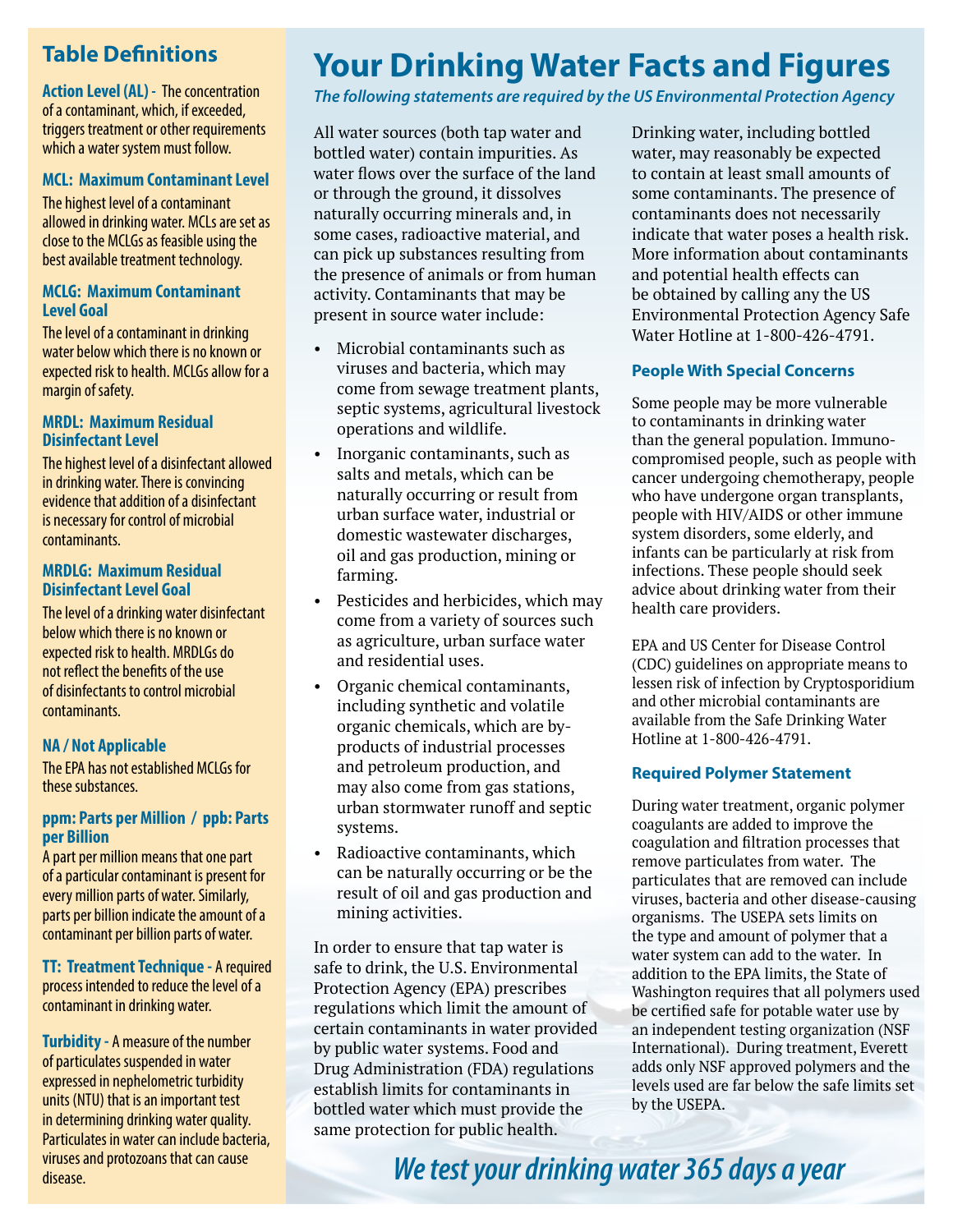## **Lead and Copper Monitoring Results**

Our regional water supply does not contain lead or copper. However, it is possible that lead levels at your home may be higher than other homes in the community as a result of your home's plumbing materials.

If present, elevated levels of lead can cause serious health problems, especially for pregnant women and young children. Lead in drinking water is primarily from materials and components associated with service lines and home plumbing. Silver Lake Water & Sewer District is responsible for providing high quality drinking water, but cannot control the variety of materials used in plumbing components.

When your water has been sitting for several hours, you can minimize the potential for lead exposure by flushing your tap for 30 seconds to 2 minutes before using water for drinking or cooking. If you are concerned about lead in your water, you may wish to have your water tested. Information on lead in drinking water, testing methods, and steps you can take to minimize exposure is available from the Safe Drinking Water Hotline at 1.800.426.4791 or at www.epa. gov/safewater/lead.

## **Ensuring Adequate Water Supply**

*Water is a precious resource. Conservation helps ensure adequate supply to meet the needs of people, industries, businesses and farms, while also keeping fish and other aquatic life alive and well.* 

As a member of the Everett Water Utility Committee (EWUC), Silver Lake Water & Sewer District participates in a regional water conservation program, planned, and developed collaboratively with the water systems we serve, and funded from water system revenues.

Everett provides water to the majority of water systems in Snohomish County and administers a regional water conservation program. The program is planned and developed with the water systems we serve and funded from water system revenues.

More than \$8.3 million has been invested in regional water conservation activities since 2001. This includes such activities as school education, indoor and outdoor water conservation kits, rebates for water efficient clothes washers and toilets, leak detection, business water audits and school irrigation audits.

### *Through these efforts, we have saved more than 6.93 million gallons per day (MGD)—enough water to fill nearly 163,000 bathtubs a day.*

Conservation planning has occurred in six-year cycles as part of Everett's comprehensive water system plan. The first plan covered the period from 2001 through 2006, the second from 2007 through 2012, and the third from 2013 through 2019.

The current Comprehensive Water Plan is a ten-year plan, issued in mid-2021. The water use efficiency program goal for 2020-2029 will reduce the regional demand for water by approximately 2 MGD on an annual basis and will include school education and conservation kits, along with continued support for large water users.

In 2021, regional conservation programs and offerings continued even with many facilities closed to the public due to COVID-19. Through online water conservation lessons, 541 workshops were conducted with school classes throughout Snohomish County, reaching 13,032 students. Water systems purchased 1,405 indoor conservation kits and 1,165 outdoor conservation kits. These activities saved an estimated 0.63 MGD regionally. For conservation tips and information, visit: *www.everettwa.gov/conservation* 

## **5 Ways to Conserve Water**

- **1. Check your toilet for leaks (#1 cause of high water bills)—pick up an Indoor/Outdoor Conservation Kit at our office (limited quantities).**
- **2. Turn off the water while brushing teeth, shaving, or scrubbing a dirty pan.**
- **3. Install water-saving shower heads.**
- **4. Check indoor faucets, outdoor faucets, hoses, and hose nozzles for leaks.**
- **5. Deep-soak your lawn vs daily watering, and apply mulch around plants and trees to hold moisture.**